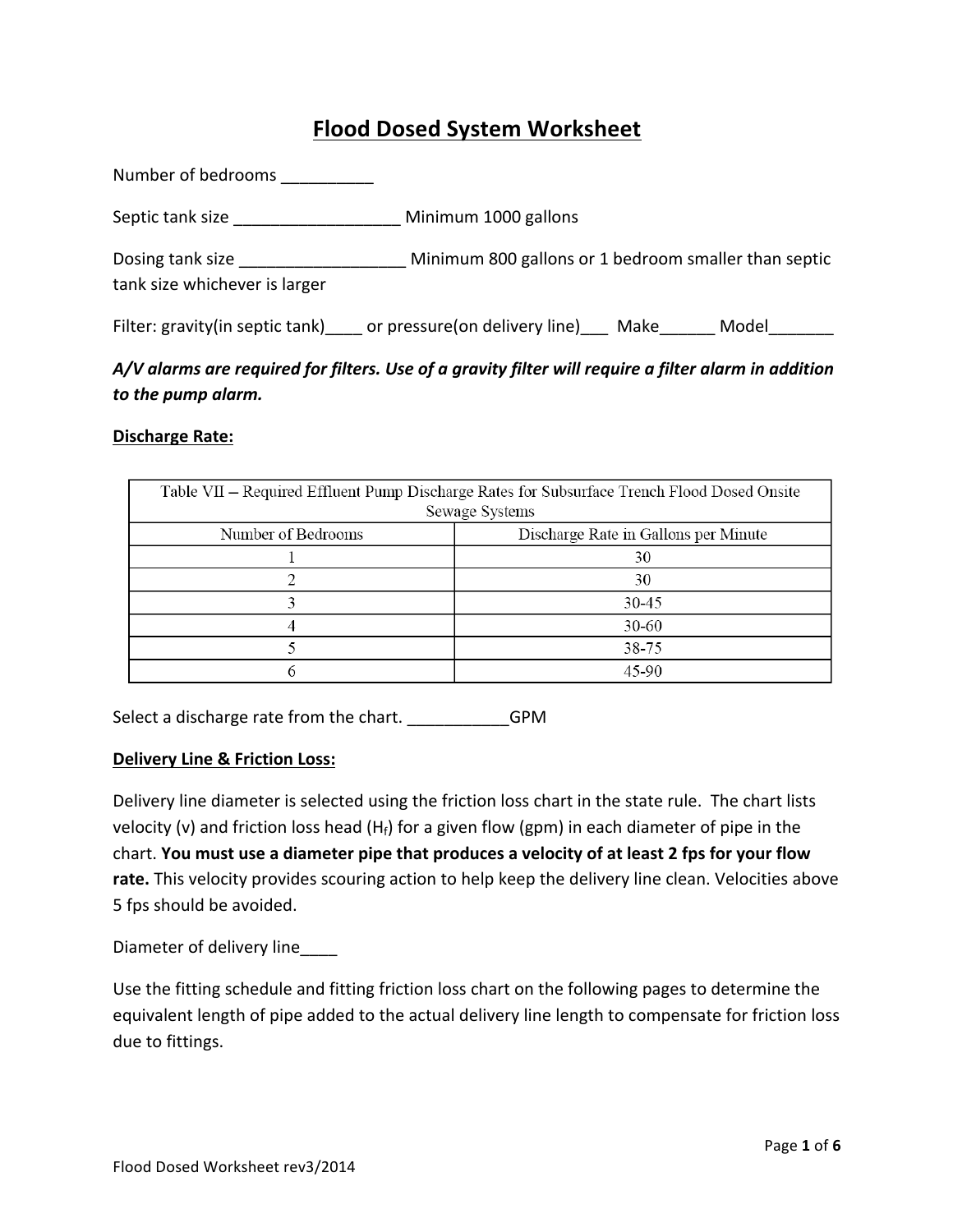| <b>Fitting</b>                                    | A. Quantity of<br>each type and<br>size used. | <b>B.</b> Equivalent Pipe Length<br>from chart in state rule or<br>manufacturer specs | C. Total equivalent pipe<br>length for each fitting type<br>and size. Multiply A x B |
|---------------------------------------------------|-----------------------------------------------|---------------------------------------------------------------------------------------|--------------------------------------------------------------------------------------|
| Example: $90^{\circ}$<br>elbow, standard<br>sharp | $2n - 3$<br>$3n - 1$                          | $2" = 8.6$ ft<br>$3" = 11.1$ ft                                                       | 3x8.6=25.8ft<br>1x11.1=11.1ft                                                        |
| 90° elbow,<br>standard sharp                      |                                               |                                                                                       |                                                                                      |
| 90° elbow long<br>sweep radius                    |                                               |                                                                                       |                                                                                      |
| 45° elbow<br>standard                             |                                               |                                                                                       |                                                                                      |
| Tee - use branch<br>flow value                    |                                               |                                                                                       | Multiply A x B x 2 to account for<br>both branches of Tee                            |
| <b>Gate Valve</b>                                 |                                               |                                                                                       |                                                                                      |
| Male/female<br>adapter                            |                                               |                                                                                       |                                                                                      |
| Check valve                                       |                                               |                                                                                       |                                                                                      |
| Union/cam lock                                    |                                               |                                                                                       |                                                                                      |
| Pressure filter                                   |                                               |                                                                                       |                                                                                      |
|                                                   |                                               |                                                                                       |                                                                                      |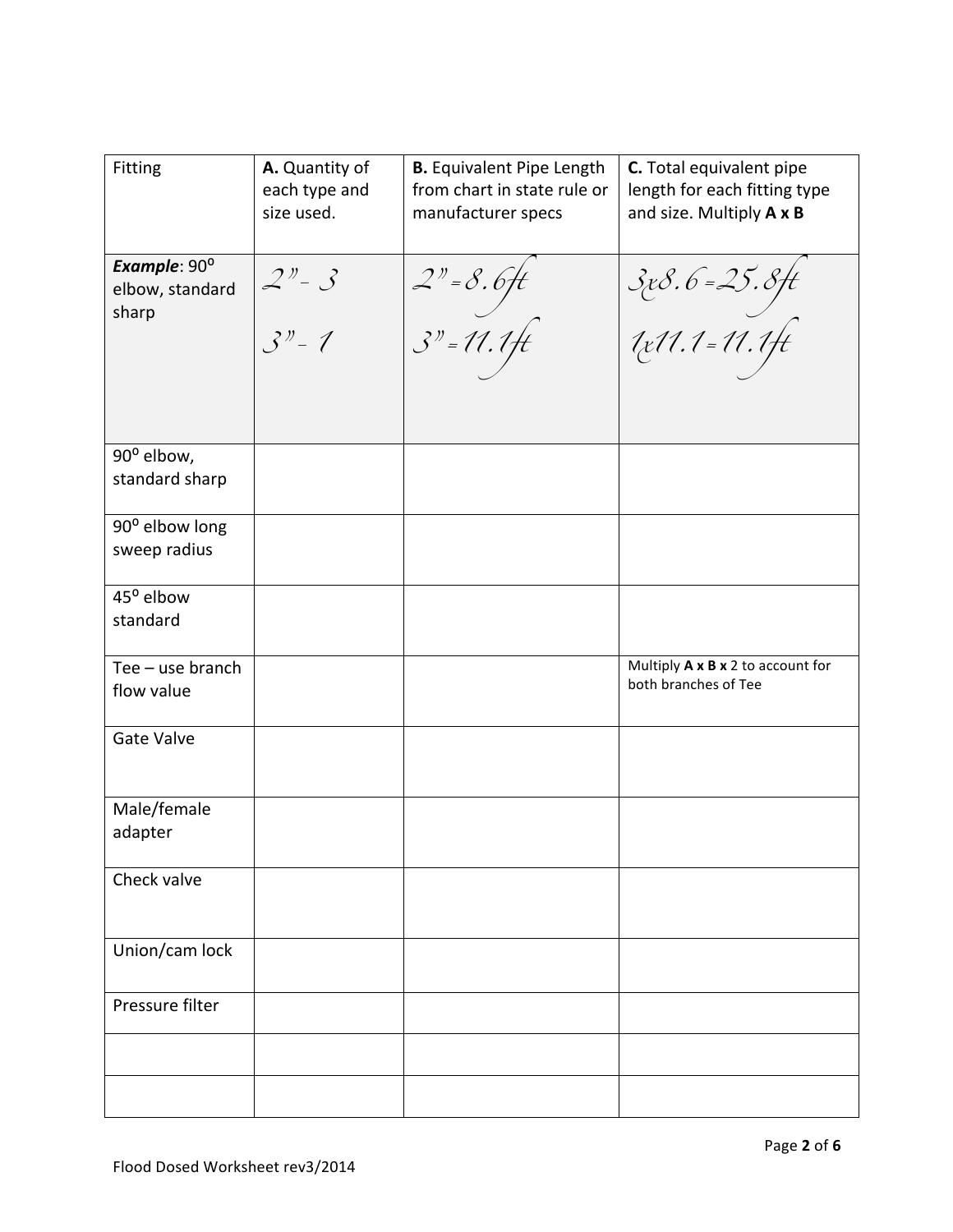| Grand Total of column C     |  |
|-----------------------------|--|
| This is the equivalent      |  |
| length of pipe added on     |  |
| the delivery line length    |  |
| due to the friction loss of |  |
| the fittings.               |  |

| Table X - Plastic Pipe Fittings: Friction Loss - Equivalent Length of Straight Pipe (ft.)*                                                       |              |               |       |      |       |      |      |  |  |  |
|--------------------------------------------------------------------------------------------------------------------------------------------------|--------------|---------------|-------|------|-------|------|------|--|--|--|
| Fitting:                                                                                                                                         | $\mathbf{u}$ | 1 1 /4"       | 11/2" | 2"   | 21/2" | 3"   | 4"   |  |  |  |
| 90° elbow, standard sharp, inside radius                                                                                                         | 5.3          | 6.7           | 75    | 8.6  | 9.3   | 11.1 | 13.1 |  |  |  |
| 90° elbow, long sweep radius                                                                                                                     | 2.5          | 3.8           | 4.0   | 5.7  | 6.9   | 7.9  | 12.0 |  |  |  |
| 45° elbow, standard                                                                                                                              | 1.4          | 1.8           | 2.1   | 2.6  | 3.1   | 4.0  | 5.1  |  |  |  |
| Tee Flow (run flow)                                                                                                                              | 1.7          | 2.3           | 2.7   | 4.3  | 5.1   | 6.2  | 8.3  |  |  |  |
| Tee Flow (branch flow)                                                                                                                           | 6.0          | 7.0           | 8.0   | 12.0 | 15.0  | 16.0 | 22.0 |  |  |  |
| Gate Valve                                                                                                                                       | 0.6          | 0.8           | 1.0   | 1.5  | 1.6   | 2.0  | 3.0  |  |  |  |
| Male/Female adapter                                                                                                                              | 2.0          | $2.8^{\circ}$ | 3.5   | 4.5  | 5.5   | 6.5  | 9.0  |  |  |  |
| *Assigned values. Other values for friction loss may be used if documentation from the pipe manufacturer is<br>provided with the plan submittal. |              |               |       |      |       |      |      |  |  |  |

Add the grand total of equivalent pipe length to the actual length of the delivery line to calculate total friction loss.

Delivery line length  $f$  + equivalent length  $f$  =  $f$  =  $f$ t of pipe total

Find friction loss factor in chart from state rule. See page 6.  $H_f =$ \_\_\_\_\_

Total ft of pipe\_\_\_\_÷100 x Hf\_\_\_\_=\_\_\_\_\_ feet of friction loss in the delivery line.

### **Total Design Head**

- A. Friction loss in delivery line\_\_\_\_\_ft
- B. Elevation difference (pump to manifold) ft

Total design head  $=$ A+B \_\_\_\_\_ft

### **Pump Sizing**

Pump sizing criteria

- 1. Total design head\_\_\_\_\_ft
- 2. Total discharge rate gpm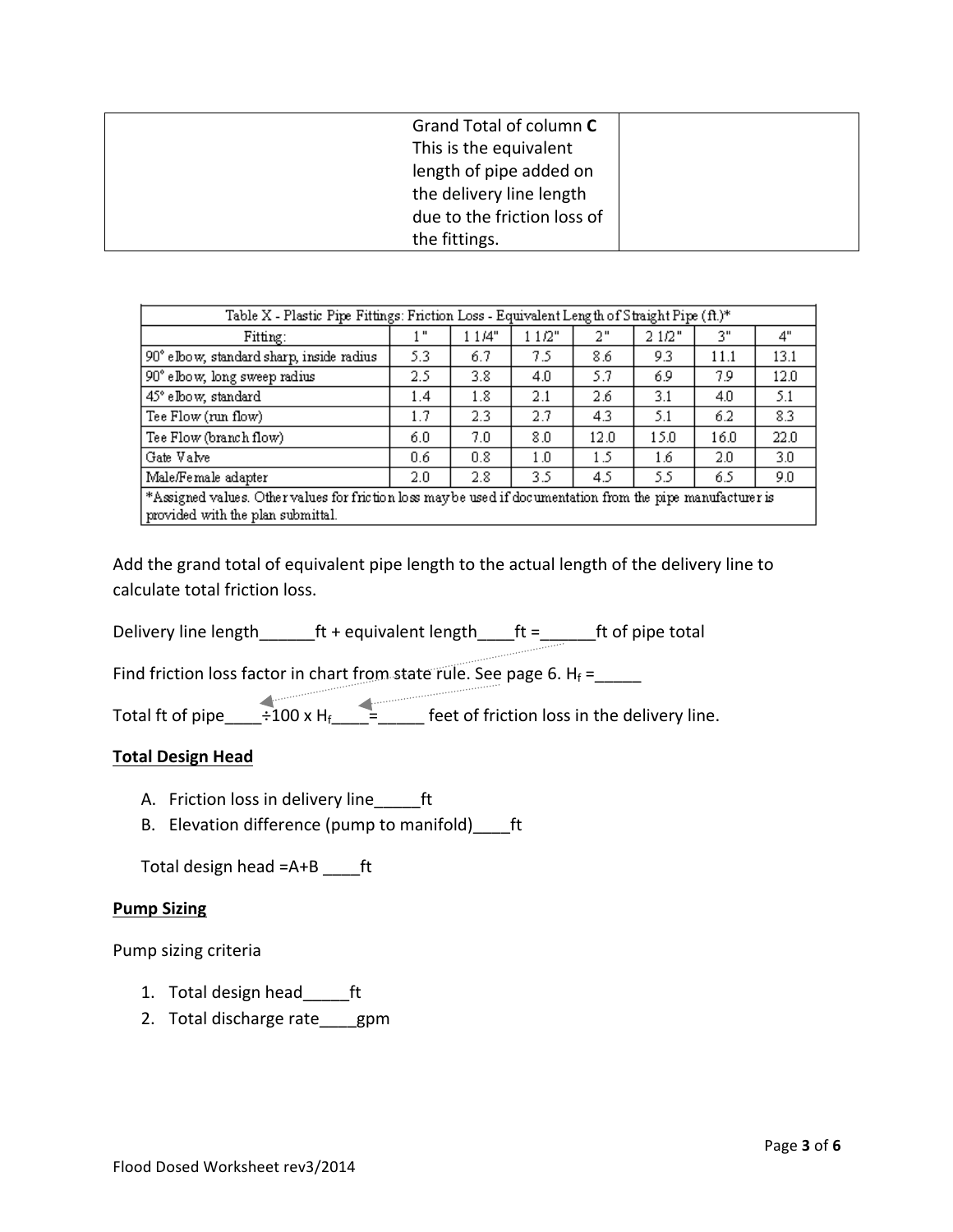Plot this design point on the pump curve. It must be below (to the left of the curve). See the example on the next page.



### *Example:*

The design point is 12 feet of head and a total discharge rate of 32 gpm. Draw a line from the origin  $(0,0)$  through the design point to the pump curve. The line should cross the curve in the **middle 1/3** for optimum efficiency and pump life. Draw a line straight down from the point where this line crosses the curve (represented by the dotted line). The difference between the dotted line and total discharge rate of the system should be at least a 10% difference, but not more than 20 gpm.

Pump's make, model

Pump performance curve included with plan  $\vert \ \vert$ 

*\*NOTE:* **Only effluent, sewage or grinder pumps**  may be used.

## **Dosing Chamber**

The dose volume for a flood dosed system is the daily design flow plus the drain back volume from the delivery line, if it drains back to the tank.

Daily design flow equals the number of bedrooms\_\_\_\_ x 150 gallons per day=\_\_\_\_gpd

Length of delivery line \_\_\_\_\_ft x \_\_\_\_\_\_\_gallons per foot of pipe (found in chart from state rule, located on the next page)=\_\_\_\_\_\_gallons drain back from delivery line.

Daily design flow\_\_\_\_\_ + \_\_\_\_\_\_ drain back=\_\_\_\_\_\_ total dose volume

You must know the gallons per inch in the dosing chamber (from manufacturer) to calculate how many inches the pump float must travel from the on to off positions to dose the correct volume. volume.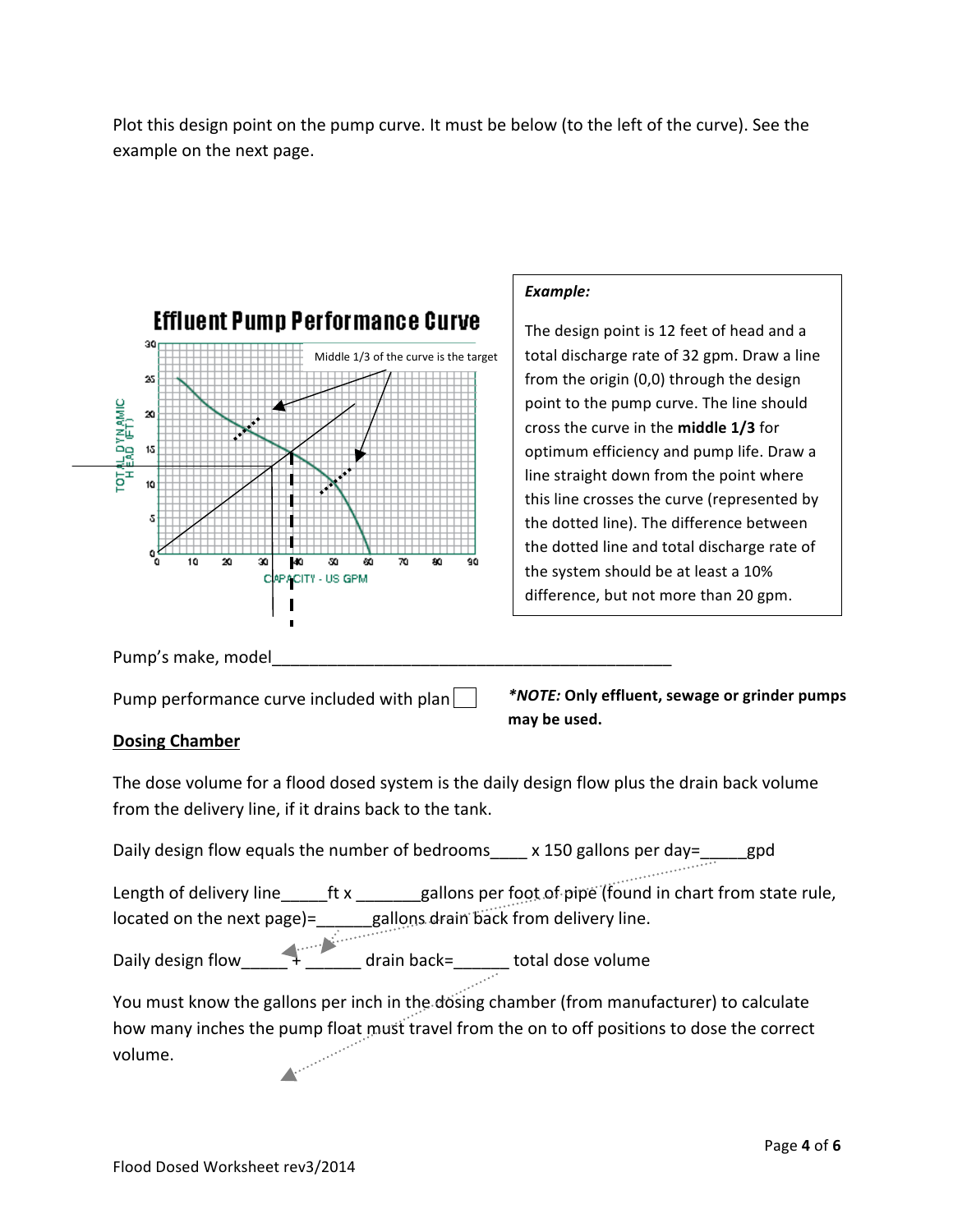Total dose volume\_\_\_\_ $\div$ \_\_\_\_\_ gallons per inch in dosing chamber = \_\_\_\_\_ inches travel from pump on to pump off.

| Table XII - Pipe Volume for Various Diameter Pipes (gal/ft)                                             |      |      |      |      |      |      |  |  |  |
|---------------------------------------------------------------------------------------------------------|------|------|------|------|------|------|--|--|--|
| Pipe Diameter (in)  <br>- 2*<br>2*<br>4*<br>1 1/4<br>1 1 1 2                                            |      |      |      |      |      |      |  |  |  |
| Volume (gal/ft)                                                                                         | .045 | .078 | .106 | .174 | .384 | .650 |  |  |  |
| *These diameters and pipe volumes are for calculating the total volume of the effluent force main. They |      |      |      |      |      |      |  |  |  |
| are not used for calculating volumes of pressure distribution laterals.                                 |      |      |      |      |      |      |  |  |  |

All electrical connections will be made in a NEMA 4X junction box.  $\Box$ 

It is preferred that the junction box be outside the riser and that it is not directly connected to any conduit that extends into the riser. All openings into riser must be made gas and moisture tight.

Dosing chamber will have a riser to surface.  $\Box$ 

Dosing Chamber will have audio and visual alarm.  $\Box$ 

#### **Plans**

A scale drawing of the proposed system including all applicable worksheet items, bird's eye view, cross sectional view, and required ground surface elevations is included.  $\perp$ 

The system is staked/flagged and the system area is fenced(if required by ECHD) and ready for a site review.  $\vert \ \vert$